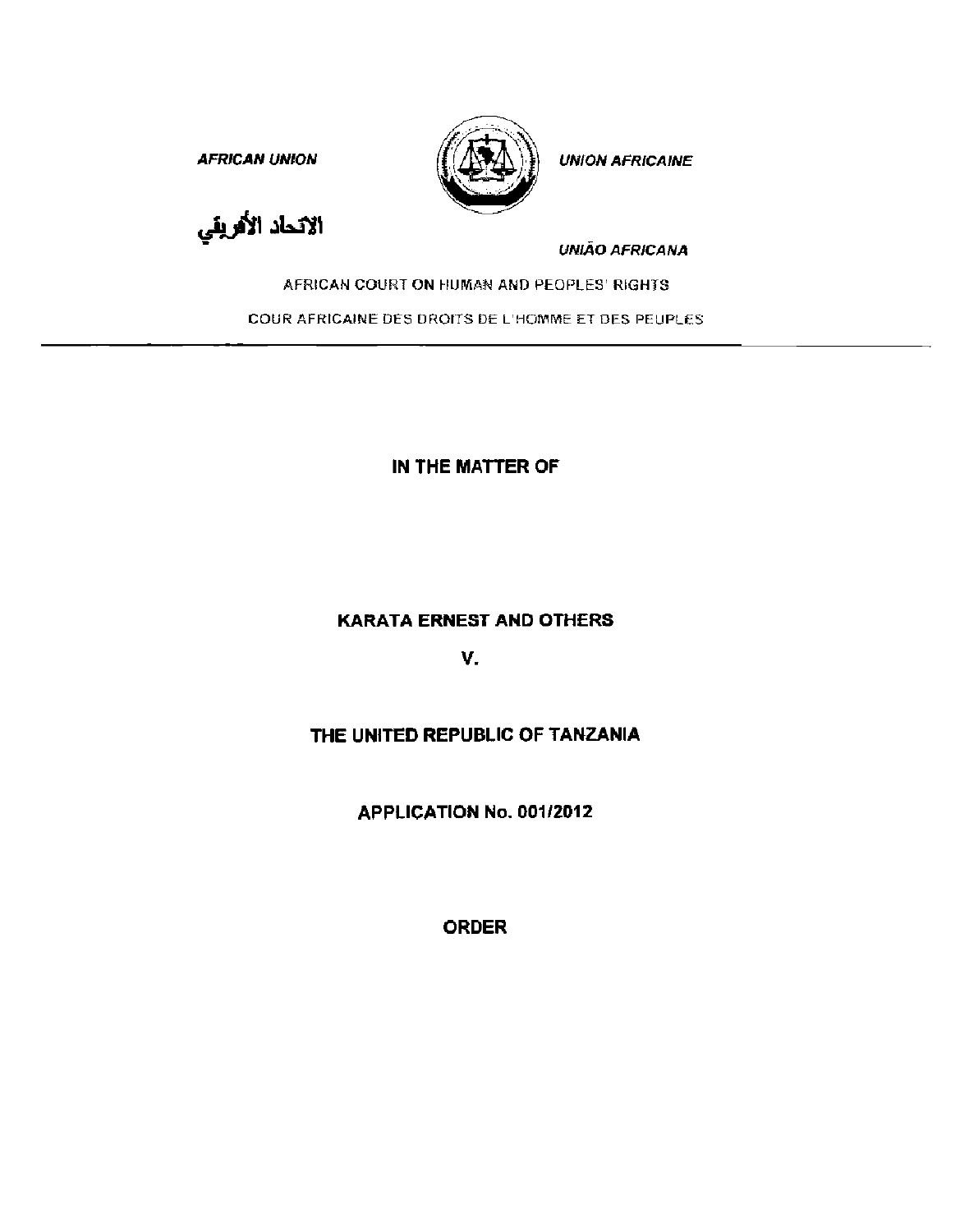**The Court comprising:** Sophia A.B. AKUFFO, President; Bernard M. NGOEPE, Vice-President; Gerard NIYUNGEKO, Fatsah OUGUERGOUZ, Duncan TAMBALA, Elsie N. THOMPSON, Sylvain ORE, El Hadji GUISSE and Kimelabalou ABA - Judges and Robert ENO -Registrar,

In conformity with Article 22 of the Protocol to the African Charter on Human and Peoples' Rights on the establishment of an African Court on Human and Peoples' Rights and Rule 8(2) of the Rules of Court, (the Rules), Judge Augustino S.L. Ramadhani, member of the Court and Tanzanian national, did not hear the case.

In the matter of:

## **KARATA ERNEST AND OTHERS v. THE UNITED REPUBLIC OF TANZANIA Applicants Respondent**

- 1. By an Application filed with the Registry of the Court on 27 January 2012, some former employees of the East African Community, an African regional organization which was dissolved in 1977, brought the United Republic of Tanzania before the African Court on Human and Peoples' Rights for allegedly violating some of their basic rights.
- 2. The Application was placed on the cause list on 30 January 2012 under the title "Karata Ernest and Others v. the United Republic of Tanzania", Application No. 001/2012.
- 3. In a letter, dated 25 October 2012, addressed to the Court, Mr. Karata Ernest and six (6) other former employees of the defunct organization stated that they had never filed any Application with the Court nor had they authorized anyone to use their names for that purpose.

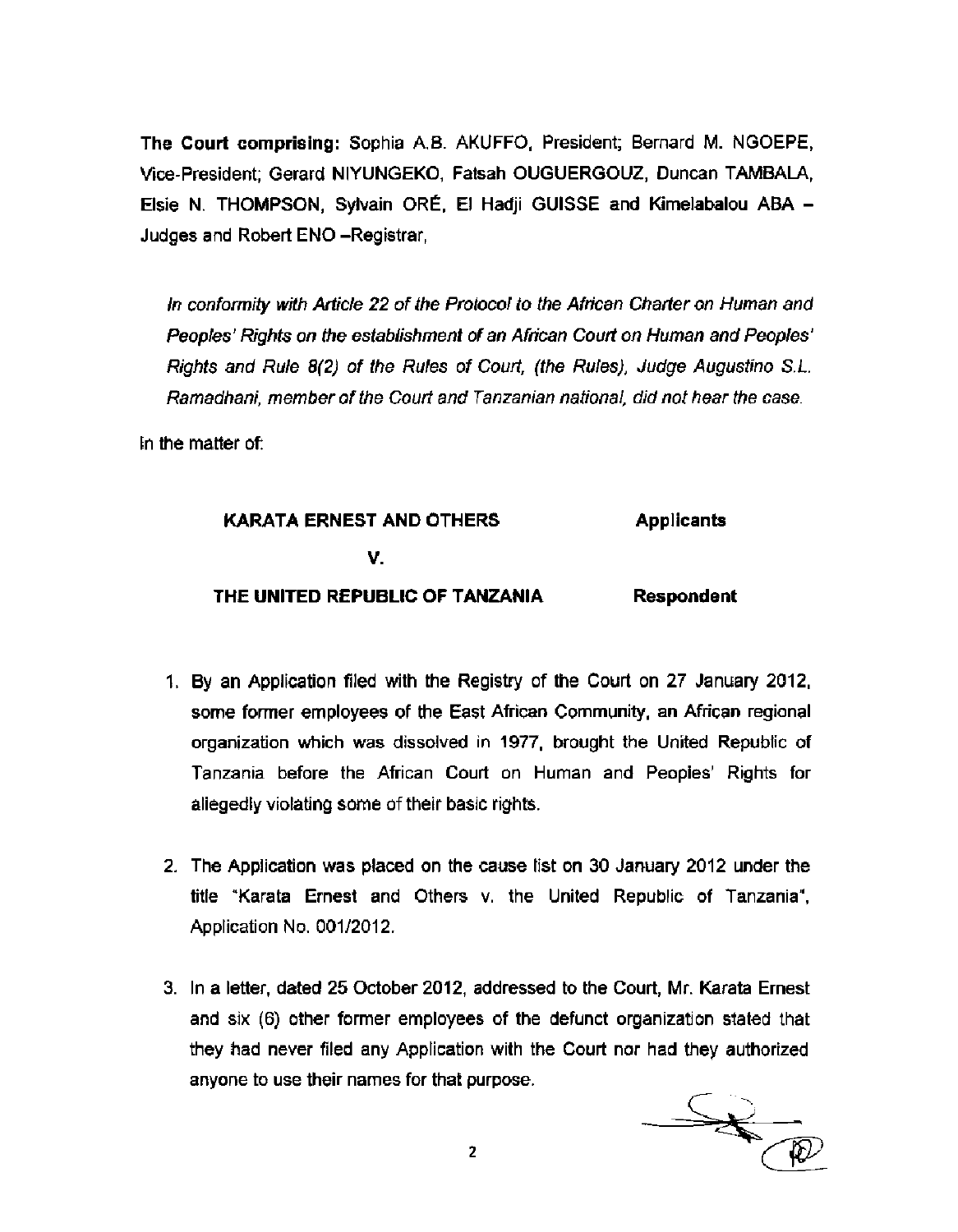- 4. In like manner, the Respondent filed preliminary observations, dated 29 January 2013, in which it requested the Court to declare the Application, titled "Karata Ernest and Others v. the United Republic of Tanzania", inadmissible for failing to comply with Rule 40 of the Rules of Court. They maintain that the said Rule had been violated because the Application was signed by persons other than Karata Ernest and others mentioned in the said Application.
- 5. In their reply to the Respondent's response, dated 9 April 2013, the Applicants expressed surprise at the statements made by Karata Ernest and the other former employees and argued that they had simply withdrawn from the Application without giving genuine reasons. They, however, requested that the title of the Application be changed to "Frank David Omary and Others v. The United Republic of Tanzania", especially as the Respondent had also sought a change of name to replace "Attorney General" with the "United Republic of Tanzania".

## **Position of the Court**

- 6. The issue at hand is whether the Court can amend the title of an Application brought before it by substituting the name of a person who was erroneously made a party with the name of a proper party, before proceeding with the case.
- 7. In the circumstances, the Court distinguishes between the identity of the Applicant and the title of the Application. Rule 40 of the Rules of Court provides that for an Application to be considered, it must "disclose the identity of the Applicant notwithstanding the latter's request for anonymity". The Court notes that Rule 40 does set a condition with regard to the identity of Applicants but it does not apply to the title of an Application.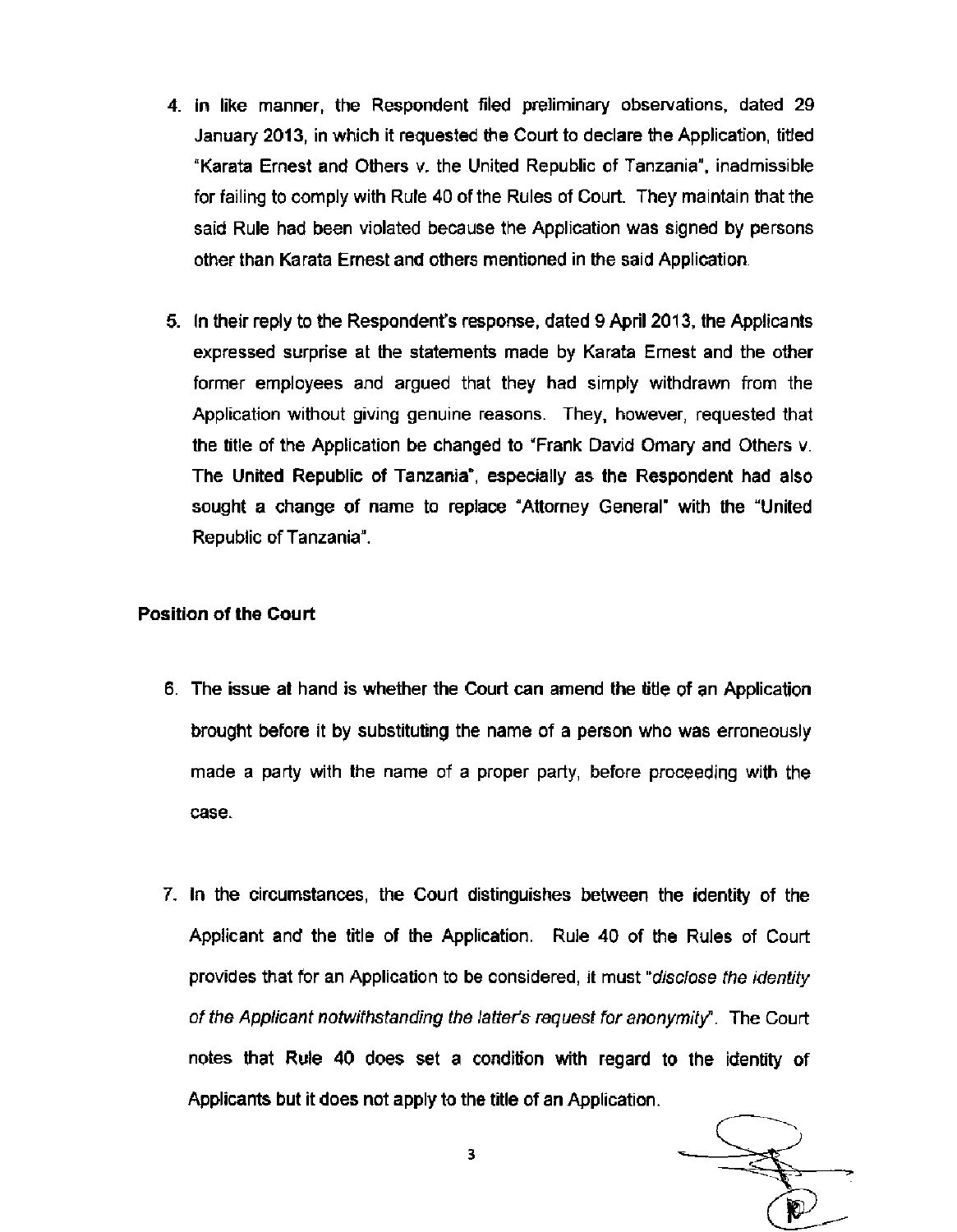- 8. Furthermore, the Court notes that the change of the title of the Application would not adversely affect either the procedural or substantive rights of the Respondent.
- 9. The Court duly notes further that Karata Ernest and six (6) others have stated that they had never filed any Application with the Court nor had they authorized anyone to use their names for that purpose, and, consequently, considers that they are not party to the case.
- 10. Consequently, the Court deems it necessary to change the initial title of the Application from "Karata Ernest and Others v. The United Republic of Tanzania" to "Frank David Omary and Others v. The United Republic of Tanzania" as proposed by the other Applicants.
- **11. For these reasons, the Court hereby unanimously:**
- TAKES DUE NOTE of the fact that Karata Ernest and six Others are not party to this application;
- CONCLUDES that consideration of Application No 001/2012 by the Court will not be affected by the change of the initial title of the Application;